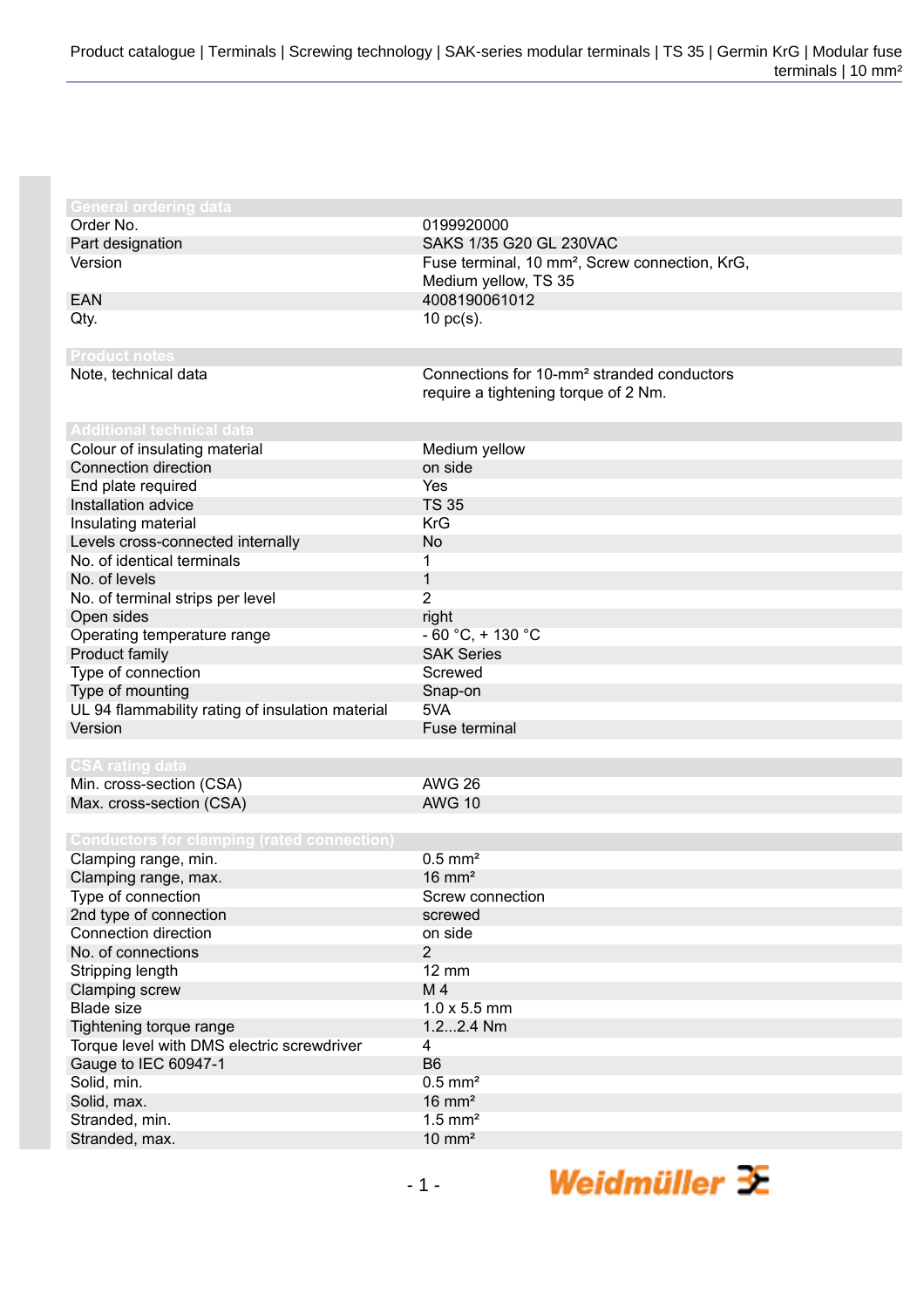| <b>Conductors for clamping (rated connection)</b> |                       |
|---------------------------------------------------|-----------------------|
| Flexible, min.                                    | $0.5$ mm <sup>2</sup> |
| Flexible, max.                                    | $10 \text{ mm}^2$     |
| Flexible with ferrule, min. (DIN 46228/1)         | $0.5$ mm <sup>2</sup> |
| Flexible with ferrule, max. (DIN 46228/1)         | $10 \text{ mm}^2$     |
| AWG conductor size, min.                          | <b>AWG 20</b>         |
| AWG conductor size, max.                          | AWG 8                 |
| AWG conductor size, min.                          | $0.52 \, \text{mm}^2$ |
| AWG conductor size, max.                          | 8.37 mm <sup>2</sup>  |
|                                                   |                       |
| <b>Dimensions</b>                                 |                       |
| Width                                             | <b>13 mm</b>          |
| Height of lowest version                          | 61 mm                 |
|                                                   | 54 mm                 |
| Length                                            |                       |
|                                                   |                       |
| <b>Disconnect terminals</b>                       |                       |
| Torque level with DMS electric screwdriver        | 4                     |
|                                                   |                       |
| <b>Display element</b>                            |                       |
| Current                                           | 50 A                  |
| Operating voltage for display, max.               | 230 V                 |
| Type of voltage for indicator                     | AC/DC                 |
|                                                   |                       |
| <b>Fuse terminals</b>                             |                       |
| Cartridge fuse                                    | G-Si. 5 x 20          |
| Current                                           | 50 A                  |
| Display                                           | Neon lamp             |
| Fuse holder (cartridge holder)                    | Screwable             |
|                                                   | 230 V                 |
| Operating voltage, max.                           |                       |
| Type of voltage for indicator                     | AC/DC                 |
|                                                   |                       |
| <b>Rating data</b>                                |                       |
| Rated cross-section                               | $10 \text{ mm}^2$     |
| Rated voltage                                     | 500 V                 |
| Rated impulse voltage                             | 4 kV                  |
| Rated current                                     | 6.3A                  |
| Current with max. conductor                       | 6.3 A                 |
|                                                   |                       |
| UL rating data                                    |                       |
| Min. cross-section (UL)                           | <b>AWG 22</b>         |
| Max. cross-section (UL)                           | AWG 8                 |
|                                                   |                       |
| <b>Approvals</b>                                  |                       |
| Approvals institutes                              |                       |
|                                                   |                       |
|                                                   |                       |
|                                                   |                       |
|                                                   | <b>ME25</b>           |
|                                                   |                       |
| <b>Classifications</b>                            |                       |
| <b>ETIM 2.0</b>                                   | EC000899              |
|                                                   |                       |
| <b>ETIM 3.0</b>                                   | EC000899              |